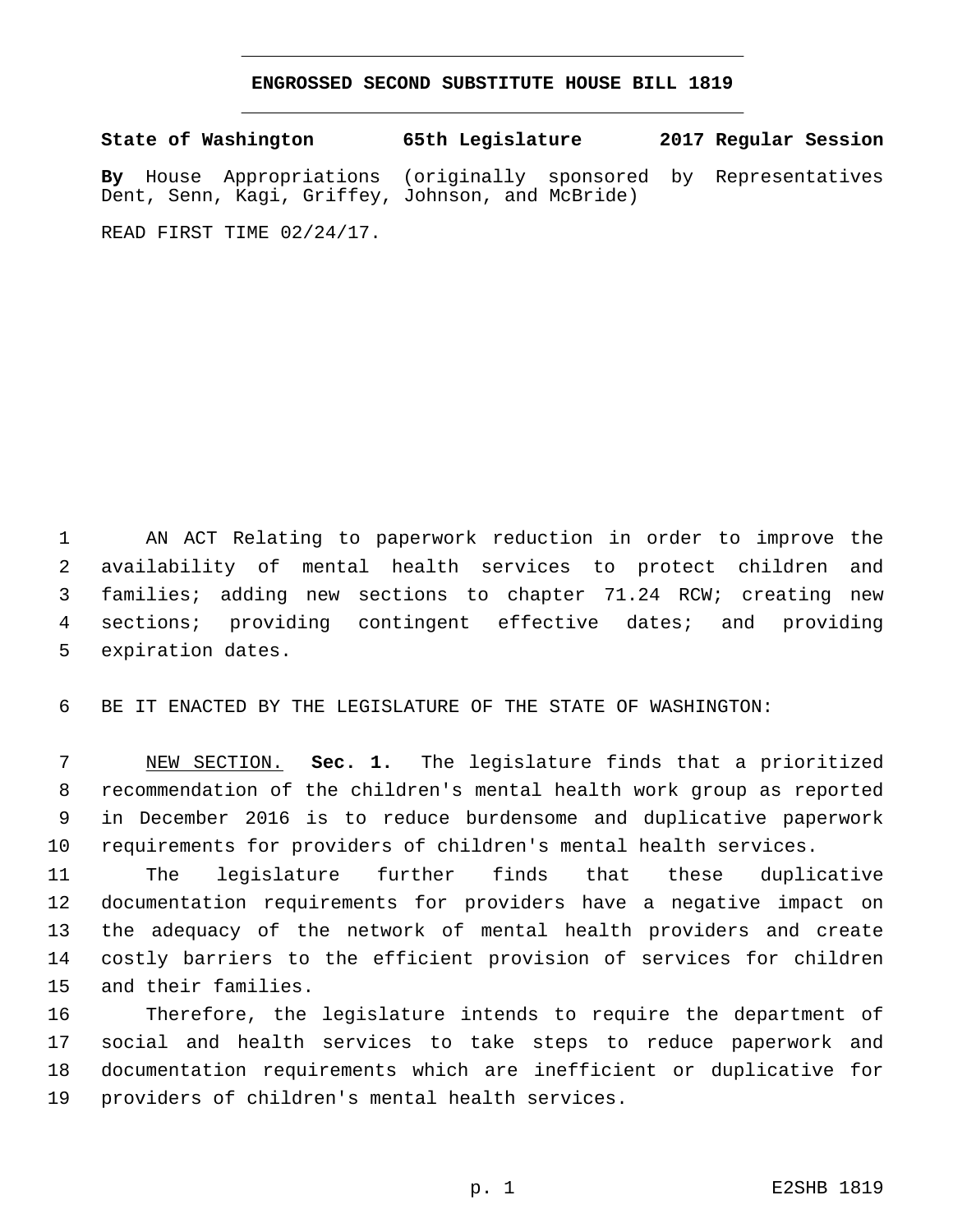NEW SECTION. **Sec. 2.** A new section is added to chapter 71.24 2 RCW to read as follows:

 (1) The department must immediately perform a review of its rules, policies, and procedures related to the documentation requirements for behavioral health services with regard to individual initial assessments. The review must identify areas in which duplicative or inefficient documentation requirements can be eliminated or streamlined for providers. The department must complete the review by November 1, 2017. Upon completion of the review, the department must take immediate steps to amend department rules 11 accordingly.

12 (2) This section expires December 31, 2018.

 NEW SECTION. **Sec. 3.** A new section is added to chapter 71.24 14 RCW to read as follows:

 (1) The authority must immediately perform a review of its rules, policies, and procedures related to the documentation requirements for behavioral health services with regard to individual initial assessments. The review must identify areas in which duplicative or inefficient documentation requirements can be eliminated or streamlined for providers. The authority must complete the review by November 1, 2017. Upon completion of the review, the authority must take immediate steps to amend authority rules accordingly.

23 (2) This section expires December 31, 2018.

 NEW SECTION. **Sec. 4.** Section 2 of this act takes effect only if neither Substitute House Bill No. 1388 (including any later amendments or substitutes) nor Substitute Senate Bill No. 5259 (including any later amendments or substitutes) is signed into law by the governor by the effective date of this section.

 NEW SECTION. **Sec. 5.** Section 3 of this act takes effect only if Substitute House Bill No. 1388 (including any later amendments or substitutes) or Substitute Senate Bill No. 5259 (including any later amendments or substitutes) is signed into law by the governor by the effective date of this section.

 NEW SECTION. **Sec. 6.** If specific funding for the purposes of this act, referencing this act by bill or chapter number, is not